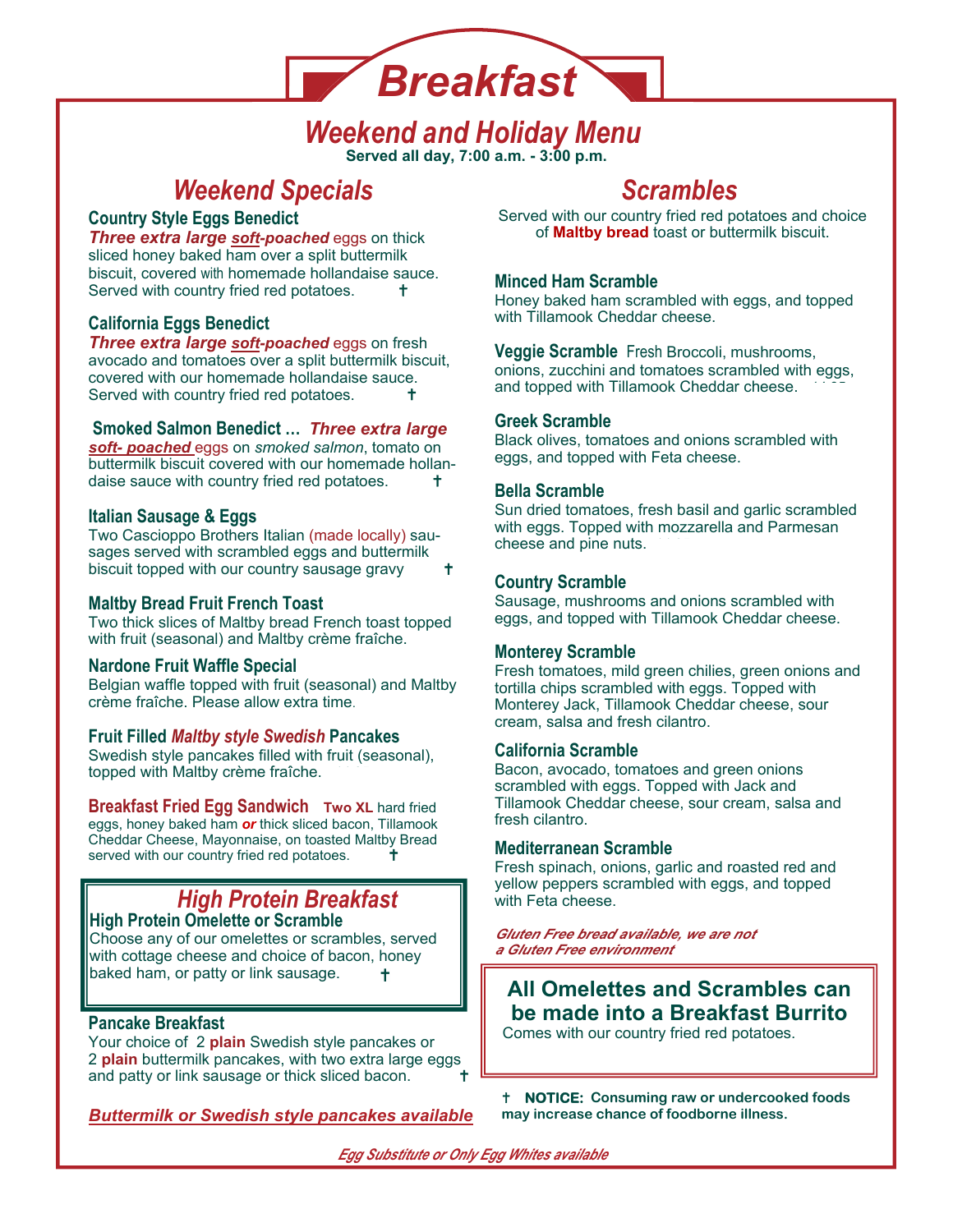

*Weekend and Holiday Menu* 

**Served all day, 7:00 a.m. - 3:00 p.m.** *Omelettes Breakfasts* 

*Served with our country fried red potatoes and choice of Maltby bread toast or buttermilk biscuit.* 

#### **The Maltby New York Steak Omelette**

New York steak, mushrooms, onions, green peppers, Black olives, tomatoes, Tillamook cheddar and Jarlsberg Swiss cheese.

#### **House Omelette**

Mushrooms, green peppers, onions, tomatoes, black olives, Tillamook Cheddar and Jarlsberg Swiss cheese.

#### **Honey Baked Ham or Bacon**

**& Tillamook Cheddar Omelette** 

#### **Russian Omelette**

Country fried red potatoes, onions, tomatoes, garlic and sour cream.

#### **Belltown Omelette**

Honey baked ham, bacon, sausage, mushrooms, onions and topped with Tillamook Cheddar cheese.

#### **The Godfather Omelette**

Cascioppo Brothers Italian sausage, mushrooms, onions, green peppers, black olives and mozzarella cheese topped with Marinara

#### **Manhattan Mushroom Omelette**

Sautéed mushrooms and onions with Jarlsberg Swiss cheese.

#### **Whole Hog Omelette**

Sausage, bacon, honey baked ham and Tillamook Cheddar cheese.

#### **Zorba Omelette**

Roasted red and yellow peppers, sun dried tomatoes, onions, black olives, fresh spinach and Feta cheese.

#### **Popeye Omelette**

Our Montana bacon, fresh spinach, mushrooms, onions and Jarlsberg Swiss cheese.

#### **Baja Omelette**

Monterey Jack and Tillamook Cheddar cheese, green chiles and tomatoes. Topped with sour cream, salsa and fresh cilantro.

**Two Extra Large Eggs** Includes country fried red potatoes and choice of toast, **or** a biscuit.

Add bacon or sausage link or patty **Add honey baked ham Add Cascioppo Brothers Italian Sausage Add Corned beef potato skillet** 

#### **Biscuit & Gravy, Eggs and Meat**

Buttermilk biscuit topped with country sausage gravy. Served with patty or link sausage and two extra large eggs any style.  $\uparrow$ 

#### **New York Chicken Fried Steak**

7 oz. New York steak, fried like chicken. Served with country sausage gravy, two extra large eggs, country fried red potatoes and Maltby bread toast or biscuit.

### **Biscuit & Gravy, Potatoes & Eggs**

Buttermilk biscuit topped with sausage gravy, our country fried red potatoes, and two extra large eggs**.** 

#### **Northwest Potatoes & Eggs**

Country fried red potatoes and onions, topped with Tillamook Cheddar cheese. Served with two extra large eggs any style, and Maltby bread toast or biscuit. **†** 

#### **Montana Potatoes & Eggs**

Country fried red potatoes, ham and onions, topped with Tillamook Cheddar cheese and sour cream. Served with two extra large eggs any style, and Maltby bread toast or biscuit.

#### **Roughneck Potatoes & Eggs**

Country fried red potatoes, bacon, mushrooms and onions, topped with Jarlsberg Swiss cheese. Served with two extra large eggs any style, Maltby bread toast or biscuit.

## *Cereals*

#### **Homemade Granola**  Served with cream **Optional: Topped with fruit (seasonal)**

### **Hot Oatmeal the Old Fashioned Way**

Made one bowl at a time, with your choice of raisins, nuts, brown sugar and cream. **Optional: Topped with fruit (seasonal)**

*Gluten Free Bread available, we are not a Gluten Free environment*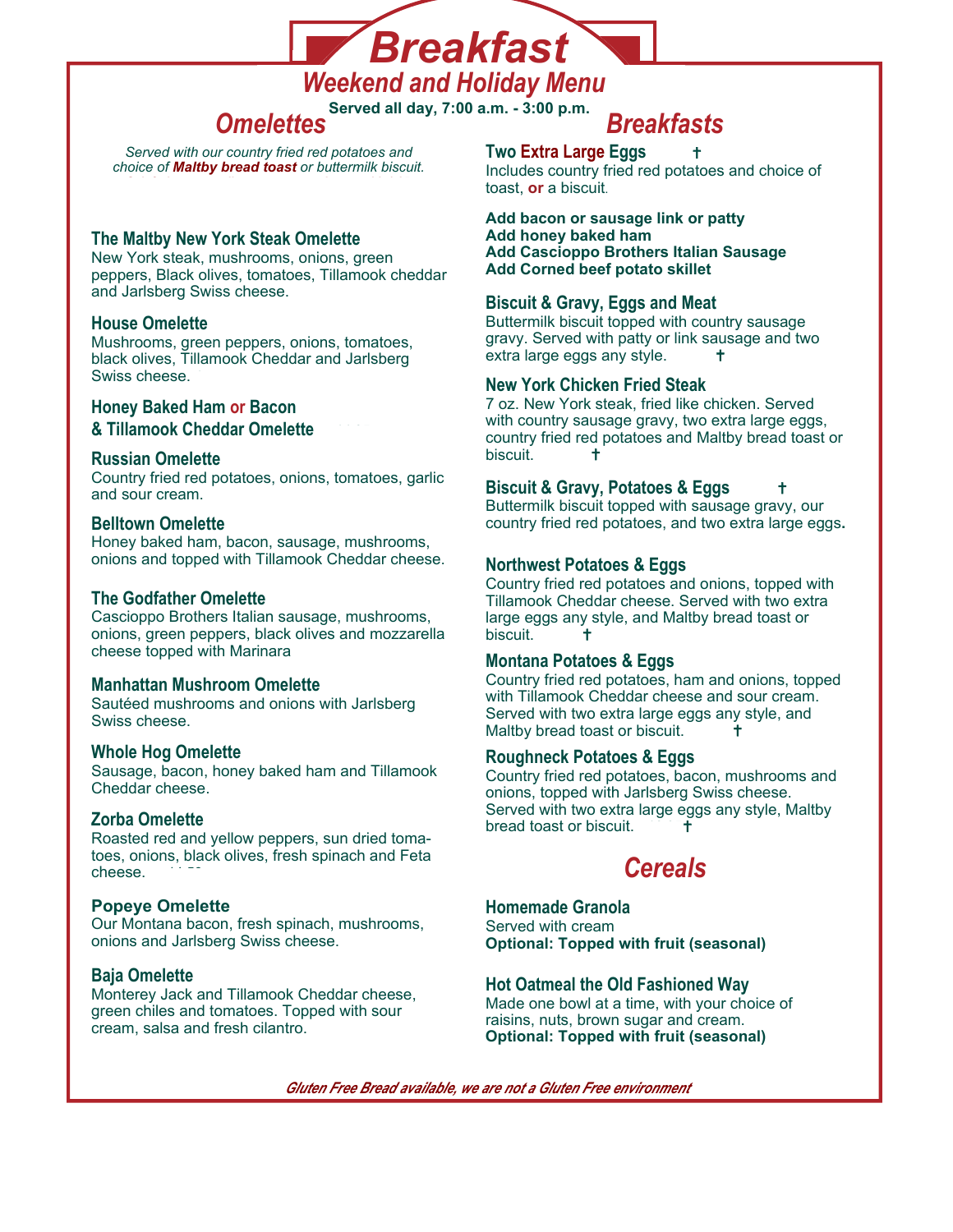

**Lunch served 11:00 a.m. - 3:00 p.m.** 

### *Sandwiches*

**On our special** *Maltby light wheat* **bread. Served with our homemade potato salad….** 

#### **The Maltby Club**

Honey baked ham, fresh roasted turkey breast, thick sliced bacon, Tillamook Cheddar cheese, tomato, lettuce and mayonnaise.

#### **Monterey Turkey Club**

Fresh roasted turkey breast, Monterey Jack cheese, avocado, thick sliced bacon, lettuce, tomato and mayonnaise.

#### **Fried Breakfast Egg & Ham Sandwich**

Two hard cooked fried eggs, grilled honey baked breakfast ham, Tillamook Cheddar cheese and mayonnaise on toasted Maltby bread.

#### **The Maltby Cranberry Turkey**

Fresh roasted turkey breast, cream cheese, cranberries and lettuce

Fresh cooked corned beef, horseradish, sauerkraut, 1000 Island dressing Jarlsberg Swiss cheese.

**California New York Steak Grill** Grilled New York Steak, grilled onions, Tillamook Cheddar cheese, tomato, avocado and horseradish.

### **Veggie Sandwich**

Avocado, cucumbers, tomato, red onion, shredded carrots, cream cheese and lettuce,

**BLT** Thick sliced bacon, lettuce, tomato and mayonnaise on toasted Maltby bread.

#### **Corned Beef Sandwich**

Fresh cooked corned beef, tomato, lettuce, horseradish and mayonnaise.

#### **Turkey Sandwich**

Fresh roasted turkey breast, tomato, lettuce and mayonnaise.

#### **Ham & Cheese Cold**

Honey baked ham, Tillamook Cheddar or Jarlsberg Swiss cheese, lettuce, tomato and mayonnaise. 13.95 **Reuben** 15.95

#### **Grilled Ham & Cheese**

Honey baked ham and choice of Tillamook Cheddar or Jarlsberg Swiss cheese.

#### **The Maltby Turkey Melt**

Fresh roasted turkey, Tillamook Cheddar cheese, thick sliced bacon and tomato.

 *Notice ..Consuming raw or undercooked foods may increase your chance of foodborne illness* 

### *Salads*

Served with our special **Maltby light wheat** garlic toast or biscuit. Half salads available

**Spinach Salad** Fresh spinach, bacon, fresh mushrooms, homemade croutons and Jarlsberg Swiss cheese, tossed with our creamy Dijon vinaigrette (House dressing).

#### **Country Salad**

Fresh green leaf lettuce, fresh roasted turkey breast, mushrooms, broccoli, zucchini, onions and country fried red potatoes, tossed with our homemade ranch dressing.

#### **Mediterranean Salad**

Fresh spinach, green leaf lettuce, Feta cheese, walnuts, Kalamata olives, cucumbers, tomatoes, tossed with our homemade vinaigrette dressing.

#### **Tossed Cobb Salad**

Turkey, avocado, bacon, tomatoes, red onion and crumbled blue cheese, tossed with romaine and leaf lettuce and our homemade blue cheese dressing, topped with hard boiled eggs.

**Chef Salad** Romaine lettuce, topped with honey baked ham, turkey, Tillamook Cheddar cheese, Jarlsberg Swiss cheese, tomatoes, cucumbers, black olives and hard boiled egg Your choice of dressing.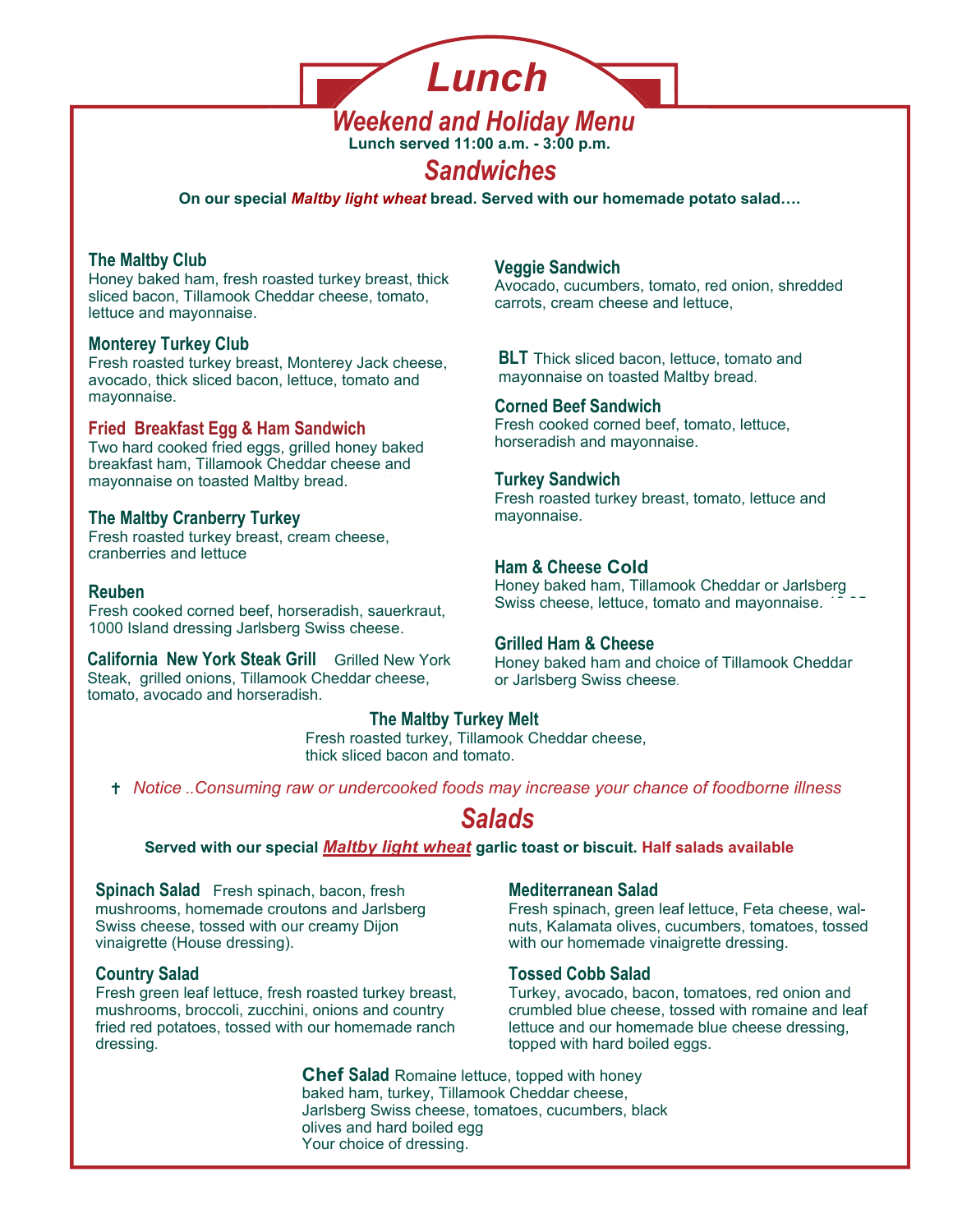

All desserts are **homemade** at the Maltby Cafe. Ask your server about special desserts of the day.

#### **Marionberry Pie**

**Apple Strudel Pie** 

**Maltby Bar**  Oatmeal, chocolate chips, walnuts. 4.45

**Bread Pudding**  Made with cinnamon rolls. Served with cream and whipped cream.

**Maltby Bar Sundae**  Maltby bar, ice cream, chocolate sauce and whipped cream

**Fruit Short cake**  Our Buttermilk Biscuit topped with fruit (seasonal) and our Crème Fraiche

**Blueberry Scone** 

## *Desserts Starbucks Espresso*

**Non-fat milk available. Decaf available Almond Milk available.** 

#### **Torani Flavors**

Cherry, Coconut, Hazelnut, Irish Cream,Mango, Orgeat (almond), Passion Fruit, Peach, Peppermint, Red Raspberry, Strawberry, Vanilla,

**Espresso** 3.50 **Cappuccino** 3.95

**Café Latté** 3.95 **Iced Latté** 3.95

**Café Mocha** 4.55 With whipped cream. White chocolate available **Iced Mocha** 

**Café Almond Mocha Café Americana** 

**Extra Shot** ... **Tall** ... **Flavor** ...

**Maltby Cinnamon Roll (made with walnuts)** 

**Italian Soda** With choice of Torani flavors. **With cream** (creamosa)

## *Beverages*

#### **Starbucks Coffee**

#### **Stash Tea**

Chamomile Herb, Earl Grey, English Breakfast, Lipton Black, Jasmine Blossom, Green Tea, Orange Spice, Peppermint Herb **Soft Drinks** 3.50

**Brewed Ice Tea.** Free refills

**Juices** Orange ( locally fresh squeezed) **No refils** Grapefruit, tomato, apple and cranberry. 3.25 **No refills Fresh squeezed Lemonade** Add Strawberry or Raspberry **No refills**

Pepsi, Diet Pepsi, Mug Root Beer, Sierra Mist, Dr. Pepper. **Free Refills Arnold Palmer** Ice tea & lemonade. **One refill** 

**Maltby Style Mug Root Beer Float** 

**Hot Chocolate** Steamed milk and Hershey chocolate, topped with whipped cream

**Milk** 3.00, 3.75

**Chocolate Milk** Made with Hershey's chocolate

### *Wine, Beer and Vodka Drinks are Available*

**Champagne** 8.50 **Champagne Mimosa** 8.50 *Fresh squeezed orange juice and champagne.*